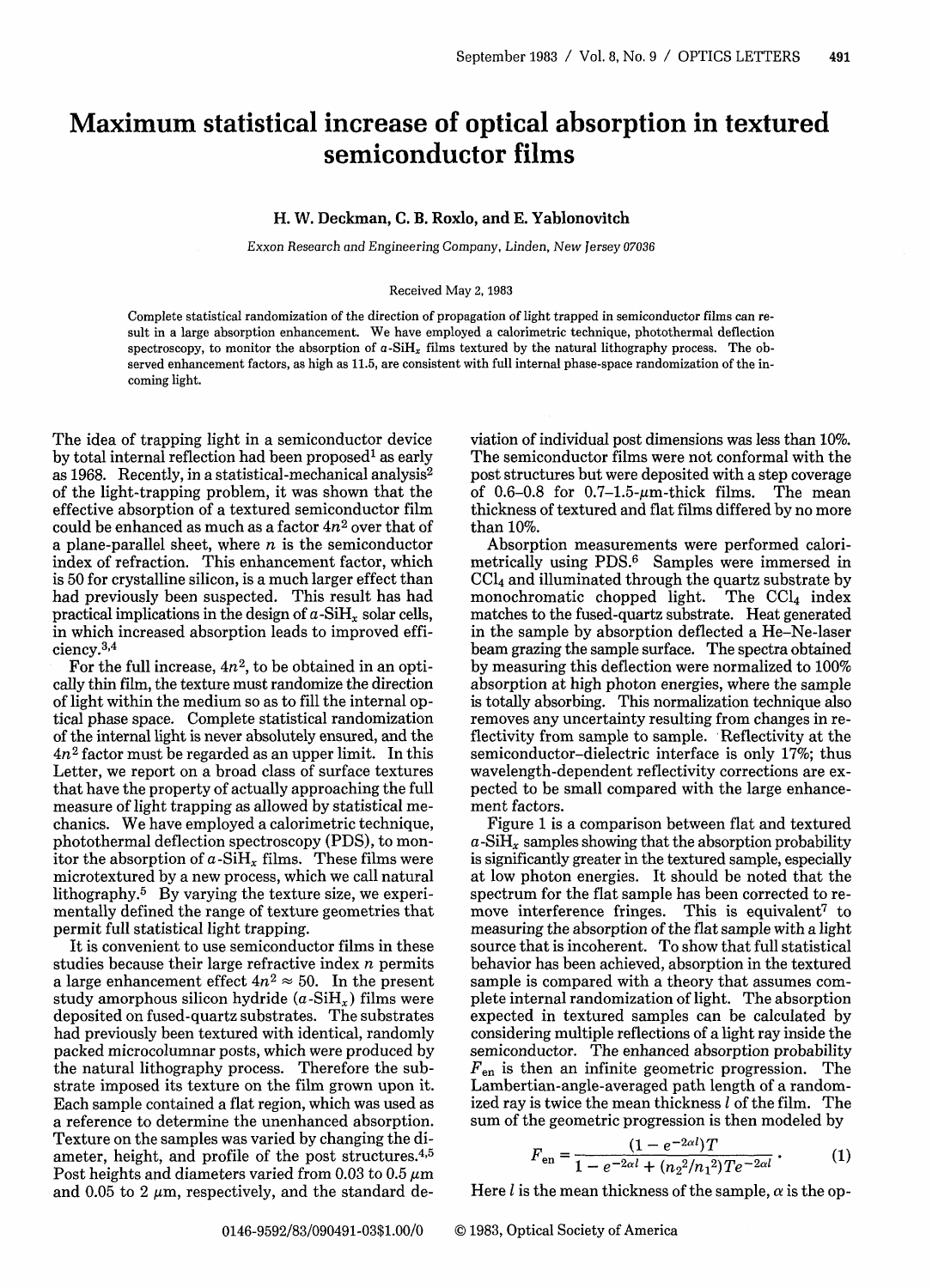

Fig. 1. Comparison of normalized absorption probability for flat and textured  $0.85$ -um-thick a-SiH. films. The texture was produced by depositing the *film* upon a quartz substrate patterned with a densely packed random array of 0.8-  $\mu$ m-diameter, 0.24- $\mu$ m-high microcolumnar posts. Solid line shows behavior expected if light is completely internally randomized by the texture. The enhancement factor  $E(\alpha)$ for the textured films is also shown.

tical absorption coefficient,  $n_1$  and  $n_2$  are the refractive indices of the textured medium and the surrounding dielectric, respectively, and  $T$  is the Fresnel transmission coefficient of the semiconductor-dielectric interface. Because fused silica ( $n = 1.45$ ) and CCl<sub>4</sub> ( $n =$ 1.46) have nearly the same index relative<sup>7</sup> to  $a$ -SiH<sub>x</sub>  $(n_1)$ = 3.5) in the spectral region of interest, we can make the approximation  $n_2 = 1.46$  on both sides. The solid line in Fig. 1 shows the enhanced absorption expected from Eq. (1) for complete randomization. Agreement with experiment indicates that essentially complete randomization was achieved.

To compare enhancement in different films, we define an enhancement factor

$$
E(\alpha) = F_{\text{exp}}/F_{\text{flat}},\tag{2}
$$

where  $F_{exp}$  is the experimentally measured absorption probability in the textured film and

$$
F_{\text{flat}} = \frac{T(1 - e^{-\alpha l})}{1 - (1 - T)e^{-\alpha l}} \tag{3}
$$

is the absorption probability in an equivalent flat sample.

When the light is completely randomized by the texture, the maximum attainable enhancement factor that applies in the limit of a low absorption coefficient is  $2(n_1/n_2)^2$  rather than the  $4n^2$  factor described in Ref. 2. This occurs because in our geometry there is no rear reflector, which doubles the escape probability and thus reduces the enhancement factor by 2. In addition, since there is no provision for light trapping in the  $\text{CCI}_4$ , the index of refraction  $n_2$  of the semiconductor must be referred to the  $n_1$  of CCl<sub>4</sub> rather than to the index 1 of air. The net effect of these two changes is that the maximum enhancement factor in the weak-absorption limit is  $2(n_1/n_2)^2$  rather than the full  $4n^2$  factor, which would require a rear reflector as well as light trapping in the low-index surrounding medium.

Films with differing optical constants can be compared by plotting the measured enhancement factor [Eq. (2)] as a function of single-pass absorption. Figure 2 shows such a universal plot for 0.8- and  $1.1-\mu$ m-thick  $a$ -SiH<sub>x</sub> films textured with 0.8- and 0.5- $\mu$ m-diameter microcolumnar posts, respectively. The solid line shows the behavior expected if complete internal ran- $\text{domization } (F_{\text{exp}} = F_{\text{en}})$  is achieved.  $\text{Close agreement}$ of the experimental points with theory indicates that full statistical behavior has been achieved for light trapped in semiconductor films. This result was not achieved with all microstructures, however.

When the texture does not efficiently scatter light, then only a fraction  $\beta$  of the incoming light will be randomized. The randomization fraction  $\beta$  is determined by modeling the experimental absorption  $F_{\text{exp}}$  as the weighted sum of a randomized portion and a specular portion:

$$
F_{\rm exp} = \beta F_{\rm en} + (1 - \beta) F_{\rm flat}.
$$
 (4)

This model [Eq. (4)] is valid as long as the fraction of light scattered by the texture is completely randomized. Statistical ray optics<sup>8</sup> as well as Monte Carlo simulations have shown that there is an overriding tendency for light initially scattered out of the loss cone to be completely randomized. In the low-absorption limit  $(\alpha \mathit{l} \ll 1)$ , Eq. (4) can be rewritten as

$$
\beta = \frac{E(0) - 1}{2(n_1^2/n_2^2) - 1},
$$
\n(5)

where  $E(0)$  is the enhancement factor for weakly absorbed light. Hence a measurement of the enhancement factor can be directly related to the randomization fraction  $\beta$ . If the randomization is total  $(\beta = 1)$ , then  $E(0) = 2n_1^2/n_2^2$ , as predicted by statistical ray optics.

Equation (5) has been used to define the randomization fraction  $\beta$  for a range of textures in which the post height was held constant. Figure 3 shows the ran-



Fig. 2. A plot of enhancement factor  $E(\alpha)$  versus single-pass absorption for  $a$ -SiH<sub> $x$ </sub> films textured with 0.5- and 0.8- $\mu$ m-diameter microcolumnar posts that were 0.24  $\mu$ m high. Solid line, which intercepts the ordinate at  $2(n_1/n_2)^2$ , shows behavior expected if light is completely randomized. This type of graph is a universal curve, which is independent of the material used.